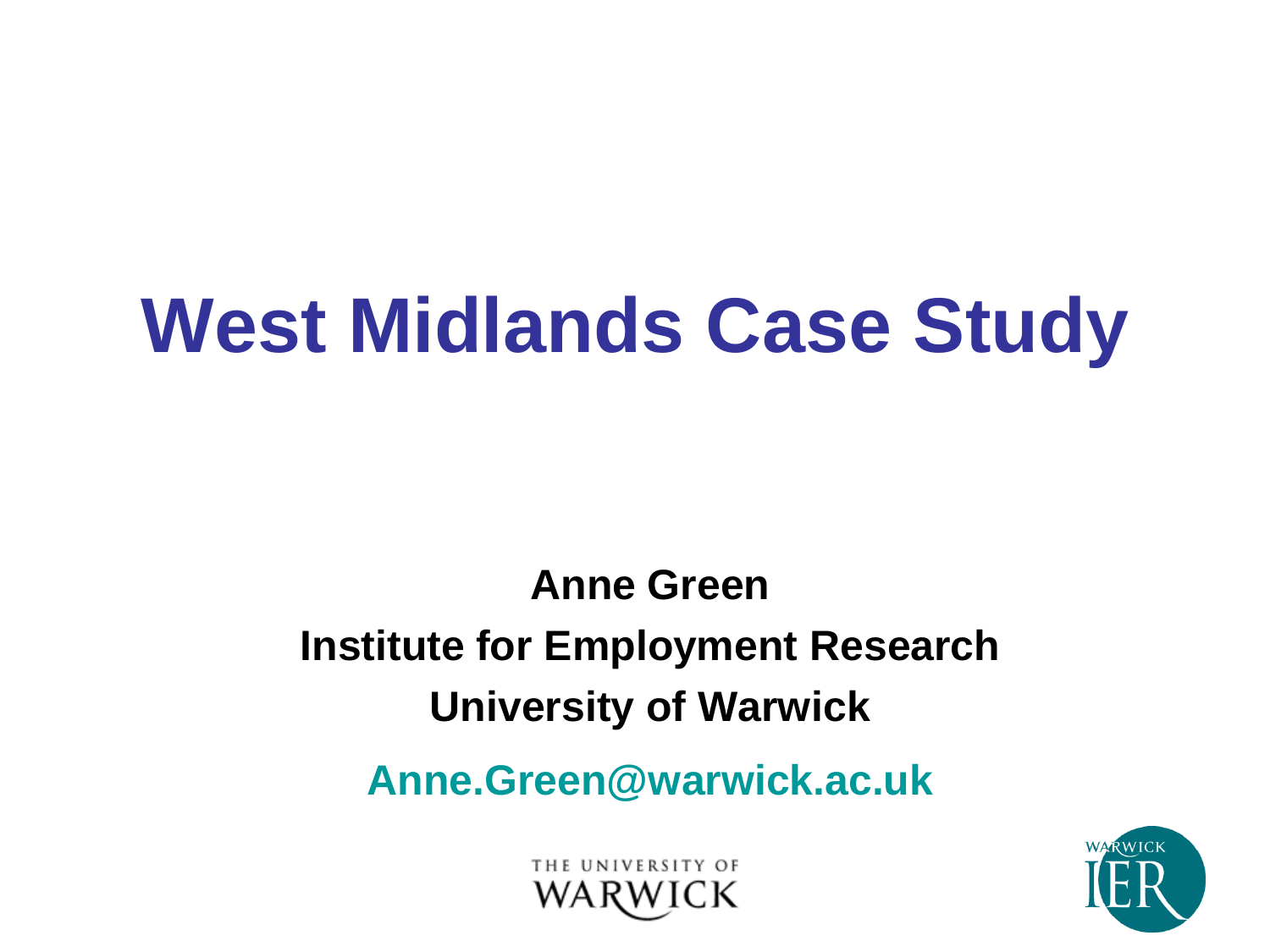### **UK Context**

### *Labour market*

- UK economic performance "relatively strong", but now faltering
- flexible labour market
- challenge of linking residents to jobs (in some areas)

### *Skills*

- relatively poor record of skills formation in the UK compared with many other countries
- particular concern about the "long tail of low skills"

*Regional and local* 

*scales* - *g*reater emphasis than formerly on the regional and sub-regional dimension of economic and skills policy

- skills development linked more explicitly to regional and local economic development
- importance of regional and local levels for policy implementation
- *Partnership working*
- *Dynamism*
- *Complexity*



THE UNIVERSITY OF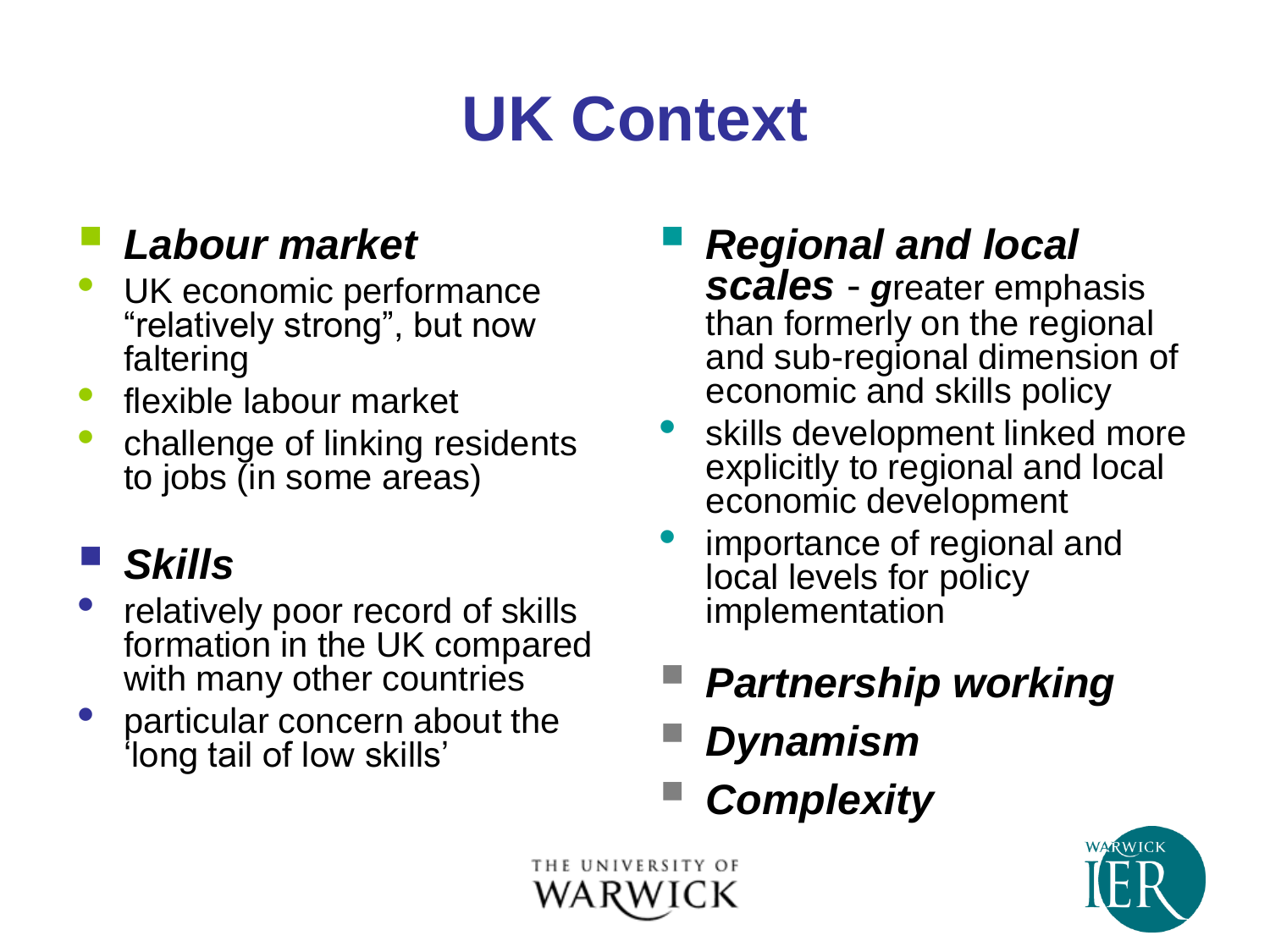## **West Midlands (1)**



- City region of 2.75 million people – Birmingham and the Black Country
- Former manufacturing heartland of England
- Birmingham as the regional service centre
- Pockets of severe deprivation in inner city areas – especially amongst some ethnic minority groups



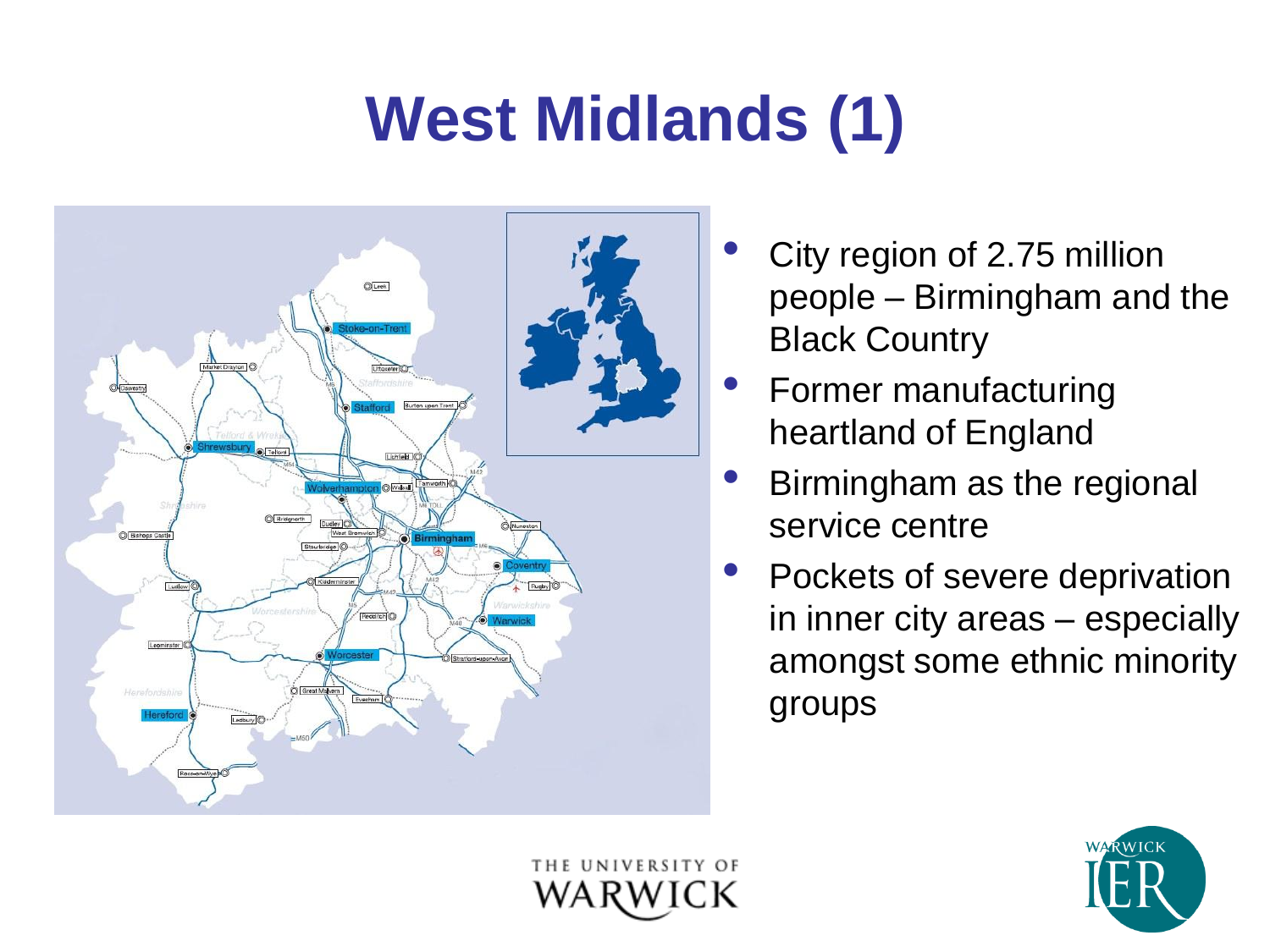## **West Midlands (2)**

#### **Vision**:

*"In 2020 the City Region will have high levels of personal prosperity, business success and population growth equal to those in the South East of England with every individual realising his or her full potential…"*

- economic competitiveness and social inclusion
- high technology corridors higher value added

#### *INFORMATION-LED approach to strategy*:

- Regional Skills Assessment
- Skills Performance Index
- sectoral, occupational and thematic studies

#### *Foci*:

- employers' strategic skills needs (e.g. management and leadership, skills for innovation)
- upskilling of those in work
- addressing cycles of social and economic deprivation, low aspirations and limited opportunities

THE UNIVERSITY OF

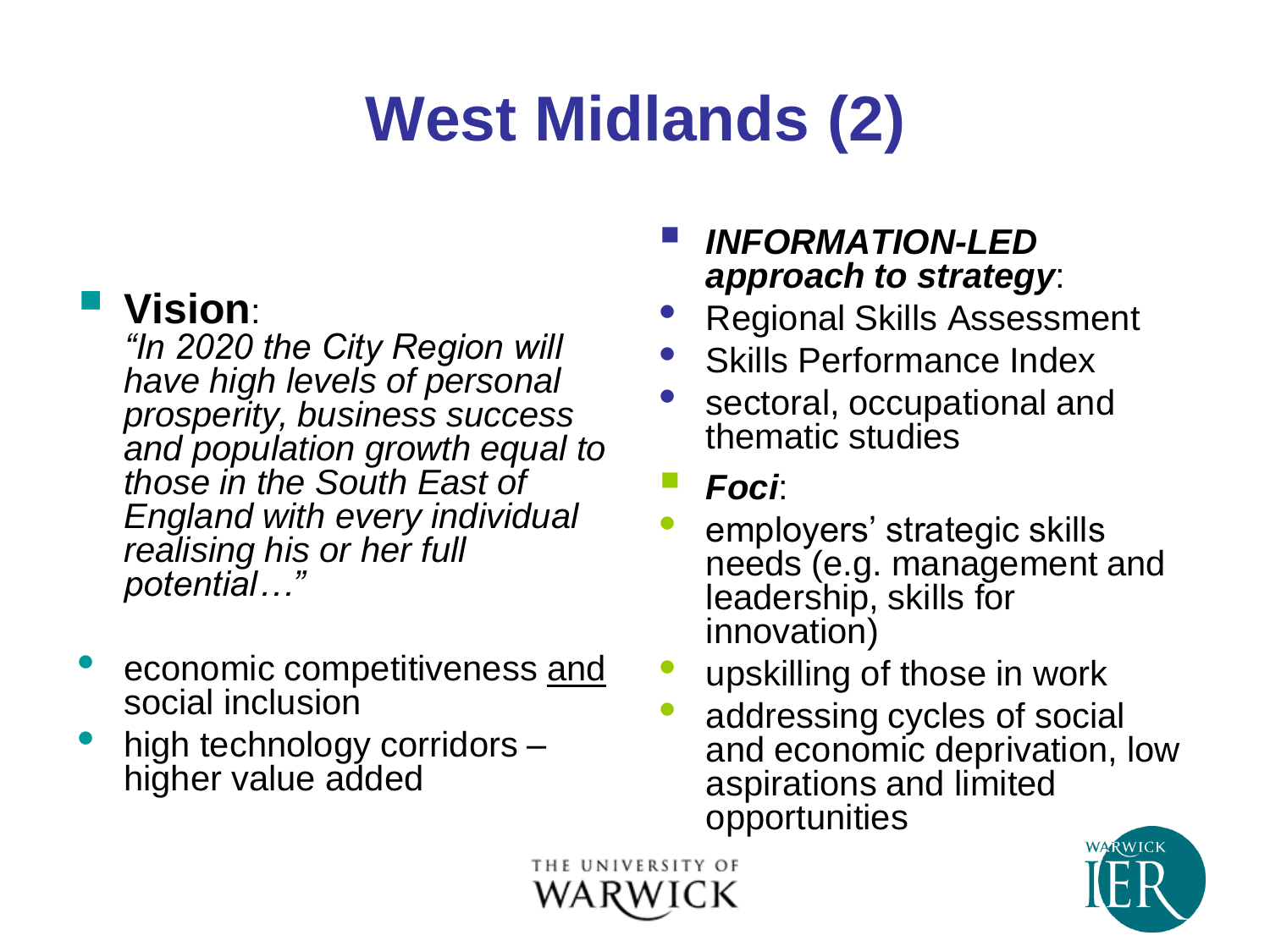## **West Midlands (3)**

- *Regional Skills Partnership*  provides leadership and direction
- *Regional Skills Team* provides supporting information

#### **PARTNERSHIP WORKING**

lies at the heart of strategy design

- Regional Development Agency
- Regional Government Office
- Learning and Skills Council
- **Sector Skills Councils**
- Jobcentre Plus
- local authorities
- **Higher education**
- Further education
- Business Links
- Employer networks
- Voluntary and community sector